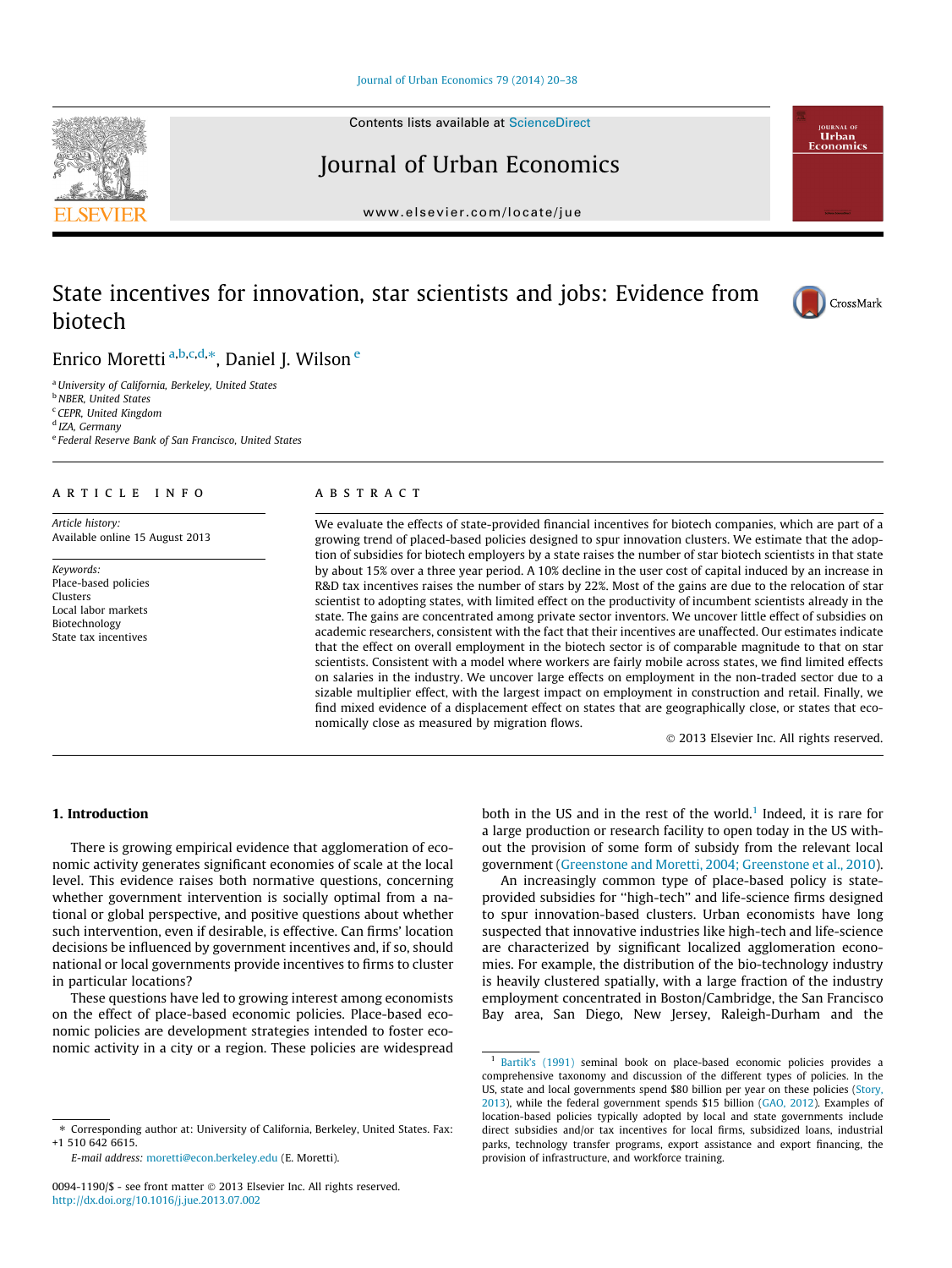Washington, DC area. This concentration is consistent with the existence of strong localized agglomeration externalities.<sup>2</sup>

Because local governments often aim at creating and fostering self-sustaining clusters of life-science research, a growing number of them have introduced incentives that specifically target the biotech industry. As of 2010, 11 states provide some type of incentive for biotech firms, and their generosity appears to be growing. In addition, over the past two decades, general R&D tax credits offered by US states have become increasingly important. These credits are not specific to biotech, but given the importance of R&D for the industry they are likely to disproportionally benefit the biotech sector. As of 2010, 34 states provide a broad-based tax credit on R&D, and the average effective credit rate has grown approximately fourfold over this period to equal half the value of the federal effective credit rate. In many states, the state tax credit is considerably more generous than the federal credit [\(Wilson,](#page--1-0) [2009](#page--1-0)).

Yet, despite the growing importance of these incentives, their effects are not well understood.<sup>3</sup> In this paper, we investigate the effects of state-provided biotech incentives on the local biotech industry and the broader state economy. We construct a rich statelevel panel data set combining data on biotech-specific incentives and general R&D tax credits with data on various outcomes measuring biotech activity in a given state and year. Our outcome measures consist of the number of ''star scientists'' (defined below), employment, wages, establishments and patents – each specific to the biotech sector – for the period 1990–2010. We also estimate models where the outcome variables measure employment in the nontraded sector outside biotech. Using this data set, we identify the effect of biotech incentives and the R&D user cost off of the variation within each state over time.

We find significant effects both of the biotech specific subsidies and the general R&D tax credits on biotech star scientists, defined as those patenters whose patent count over the previous ten years is in the top 5% of patenters nationally.<sup>4</sup> The adoption of biotech subsidies raises the number of star scientists in a state by 15% relative to states' pre-adoption baseline. This is important because of the existing evidence on the important role played by the localization of star scientists on the localization and survival of US biotech clusters ([Zucker et al., 1998](#page--1-0)).

Notably, most of the gains in star scientists are due to the relocation of star scientists to adopting states, with limited effect on the prolificacy of incumbent scientists already in the state. In addition, we find that the gains are concentrated among private sector inventors, both corporate and individual. We uncover little effects of subsidies on academic researchers, consistent with the fact that incentives for universities – which are mostly non-profit – are unaffected by the subsidies.

The effect of incentives on employment is not limited to top scientists, but it extends to other parts of the biotech workforce. We uncover significant effects on total employment in the Pharmaceutical and Medicine Manufacturing industry (16% gain); the Pharmaceutical Preparation Manufacturing industry (31% gain); and the scientific R&D industry (18% gain). Because the effect for all workers is generally similar to the effect for stars, we infer that the incentives do not alter the ratio of stars in the workforce.<sup>5</sup>

Consistent with a model where workers are fairly mobile across states, we find limited effects on average salaries in these three industries. While we do not have a direct measure of start-up creation, we find that the number of biotech-related establishments also increases following incentive adoption. On the other hand, we find limited effects on patents following the subsidy, possibly because it takes time for biotech research to come to fruition.

We cannot rule out the possibility that the adoption of subsidies is correlated with unobserved trends in the vitality of the local economy in general or the local innovation sector in particular. However, we fail to find an effect of biotech subsidies and R&D credits on employment in fields different from biotech. Triple difference models that include other sectors largely confirm our estimates for the employment effects.

Consistent with the presence of a local employment multiplier effect ([Moretti, 2011\)](#page--1-0), we do uncover an indirect effect on the local non-traded sector, including retail, construction and real estate. It appears that by increasing employment in biotech, the incentives indirectly increase employment in local services, like construction and retail, whose demand reflect the strength of the local economy.

In additional specifications, we test whether the provision of biotech-specific tax credits increases biotech employment at the expense of nearby states. We find mixed evidence of an effect on states that are geographically close, or states that are economically close as measured by worker migratory flows. If there is displacement, it is likely to be national in scope.

Finally, we provide some partial, illustrative and indirect evidence on whether there is a first mover advantage in providing incentives. In the presence of agglomeration economies and large fixed costs, the initially positive effect of the subsidy on the biotech industry of an early adopting state should be long lasting, as biotech activity keeps agglomerating in the state even after other states have matched the subsidy. On the other hand, in the absence of significant agglomeration economies and large fixed costs, the initially positive effect experienced by an early adopter will not last after competing away any relative advantage. In this case, local biotech activity will revert to the long run equilibrium level that existed before the provision of any subsidies. Empirically, we find limited evidence of a first-mover advantage for biotech incentives, although data limitations preclude us from drawing definitive conclusions.

In terms of policy implications, it is important to keep in mind that our finding that biotech subsidies are successful at attracting star scientists and at raising local biotech employment do not imply that biotech subsidies are a good use of taxpayer money. Finding that the provision of tax incentives by a state results in an increase in biotech R&D activity in that state does not necessarily suggests the existence of a market failure, nor does it imply that the provision of tax incentives is an efficient use of public funds. In this paper we have little to contribute to the question of local efficiency of place based policies. Efficiency of these policies from the point of view of the nation as a whole is even harder to address and is outside the scope of this paper. $6$ 

<sup>2</sup> The hypothesis of agglomeration economies dates back at least to [Marshall \(1920\)](#page--1-0) who discussed how they could be generated by a variety of mechanisms, including localized knowledge spillovers, thick labor markets for specialized workers, and localized supply chains.

<sup>3</sup> Economists have long cautioned that due to the complex nature of the market failures at work it is unclear what cluster policies should do in practice and how they should do it [\(Duranton, 2011\)](#page--1-0). A number of recent empirical studies have sought to assess the effectiveness of state-wide incentives. Examples include, but are not limited to, [Faulk \(2002\), Bartik and Erickcek \(2010\), Bartik and Eberts \(2012\), Chirinko](#page--1-0) [and Wilson \(2008, 2010\), Wilson \(2009\), Head et al. \(1999\)](#page--1-0), and [Duranton et al.](#page--1-0) [\(2011\)](#page--1-0). Overall, the empirical evidence on the effect of tax incentives on local labor markets is still limited and more work is needed to understand how in practice these subsidies contribute to economic development.

We follow the literature in using the term "star scientists," though it should be noted that patenters include institutions such as universities and corporations in addition to individuals. Specifically, in our biotech patent database, individuals account for 70.9% of patents, universities account for 5.6%, and other institutions (mostly corporations) account for 23.5% of patents.

<sup>5</sup> The Pharmaceutical Preparation Manufacturing industry is an exception.

<sup>6</sup> See [Kline and Moretti \(2013\)](#page--1-0) for a discussion.